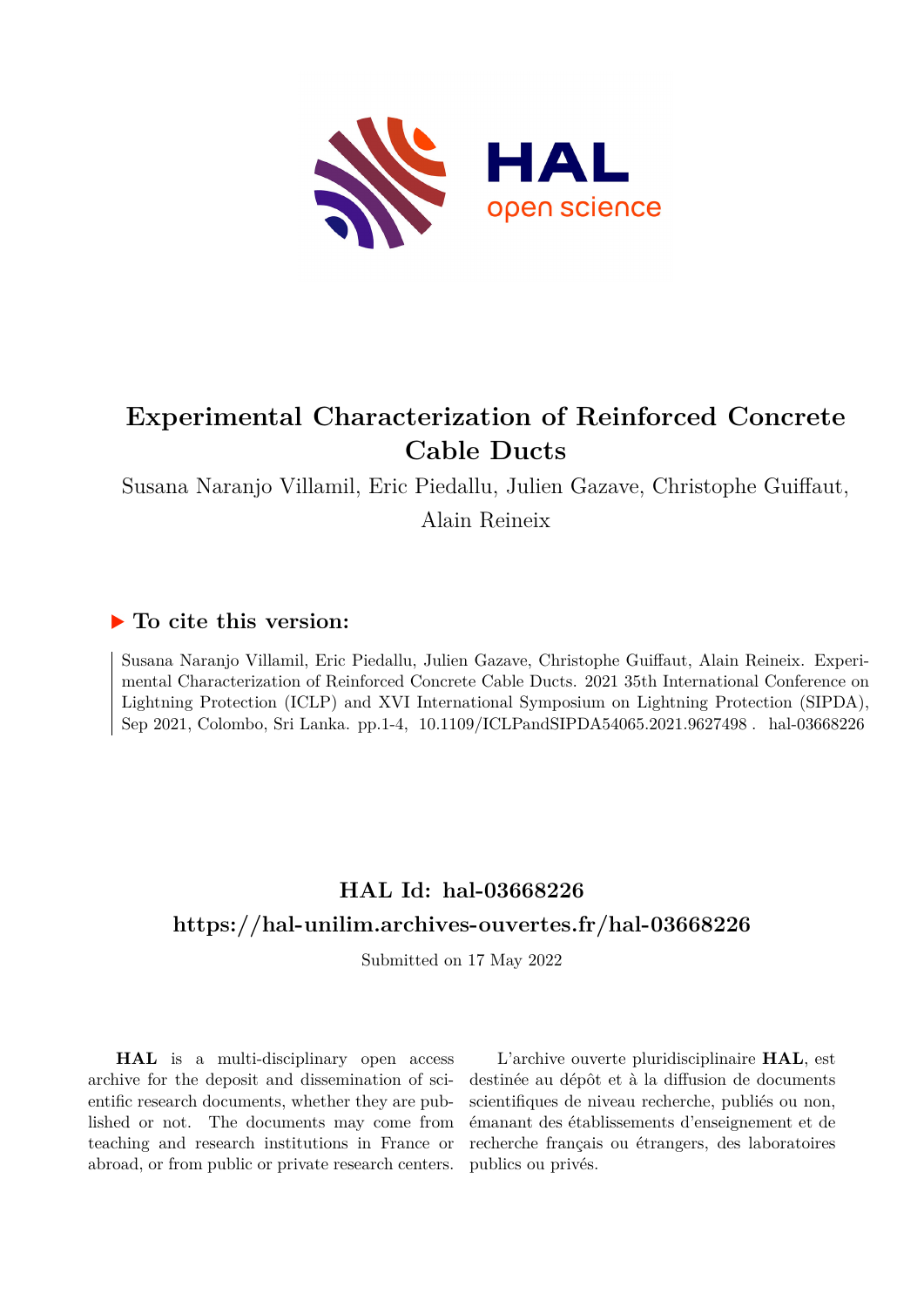35th International Conference on Lightning Protection **XVI International Symposium on Lightning Protection** 20th to 26th September 2021 - Sri Lanka



# Experimental Characterization of Reinforced Concrete Cable Ducts

Susana Naranjo Villamil *EDF Power Networks Lab EDF Group*  Moret-Loing-et-Orvanne, France susana.naranjo-villamil@edf.fr

> Christophe Guiffaut *CEM & Diffraction Institut de recherche XLIM*  Limoges, France christophe.guiffaut@xlim.fr

Eric Piedallu *EDF Power Networks Lab EDF Group*  Moret-Loing-et-Orvanne, France eric.piedallu@edf.fr

Julien Gazave *EDF Power Networks Lab EDF Group*  Moret-Loing-et-Orvanne, France julien.gazave@edf.fr

Alain Reineix *CEM & Diffraction Institut de recherche XLIM*  Limoges, France alain.reineix@xlim.fr

*Abstract***—When a building is struck by lightning in an industrial facility, a partial lightning current can flow through the reinforcement of cable ducts, causing interference to the cables routing inside. The distribution of the lightning current among the paths leading away from the building depends on their impedance. In this paper, we present the impedance measured in two different cable ducts: one duct with a wire-tied reinforcement and the other with a welded reinforcement. The measurements are compared to the results of numerical simulations carried out using the FDTD method.**

#### *Keywords— lightning, reinforced concrete, cable duct, impedance, current distribution*

#### I. INTRODUCTION

Lightning direct strikes can have severe consequences in industrial facilities. To prevent potential differences and reduce the magnetic field, all conducting components in the facility are typically interconnected. Thus, when one of the buildings is struck by lightning, only a part of the current flows to the earth-termination system. The other part is distributed among the low-impedance paths leading away from the building. Moreover, interference to the cables routing inside reinforced concrete ducts can be caused by coupling to the reinforcement of the duct and by a partial lightning current entering the cables via the bonding network.

The portion of the lightning current flowing along the reinforcement of the duct depends on the installation conditions, such as the dimensions of the structures and the grounding arrangement. In general, calculating the current distribution among the paths can become a very complex problem, especially in large facilities. The international standard IEC 62305-1 [1] assumes that half of the current goes straight to the building's earth-termination system and proposes a simple model to distribute the remaining half. The German standard KTA 2206 [2] specifies weighting factors to calculate the partial lightning current flowing through the reinforced concrete ducts and the soil-contacting conductors

of the building, assuming that one-third of the current flows into earth. Also, it proposes a formula to calculate the axial voltage induced in cables routing inside the ducts, from the partial lightning current flowing through their reinforcement. The formula considers an inductive transfer mode and uses the coupling impedance obtained experimentally in [3]. An example of the application of the KTA approach is given in [4].

Since the weighting factor of reinforced concrete ducts is based on their inductance, the uncertainties of the implemented models with respect to actual constructions could have a significant influence on the results. Aiming to quantify the uncertainties, in this paper, we compare the impedance measured in various sections of two different reinforced concrete ducts and the results of numerical simulations.

#### II. II. EXPERIMENTAL SETUP

As a first step towards validating the numerical model of reinforced concrete ducts, we measured cable ducts at the new lightning testing facility of EDF Power Networks Lab.

#### *A. Cable Ducts*

The testing facility has two parallel reinforced concrete ducts, as shown in Fig. 1. The steel plates covering the ducts were removed during the measurements. The ducts are both 60-meters-long with a cross-sectional area of 1 m  $\times$  0.8 m. They are divided into three electrically isolated sections of 20 m, named S1 to S3. Their reinforcement is made up of a double-layered reinforcing grid embedded in 20 cm of concrete. The rebars have a radius of 5 mm, and they form squared meshes of 20 cm  $x$  20 cm. In the first duct (C1), the rebars are wire-tied. In the second (C2), they are welded. The layers of the reinforcing grids are separated by 15 cm, and they are interconnected, as shown in Fig. 2. Note that all these values are approximated; they are more likely to correspond to an average of the real dimensions.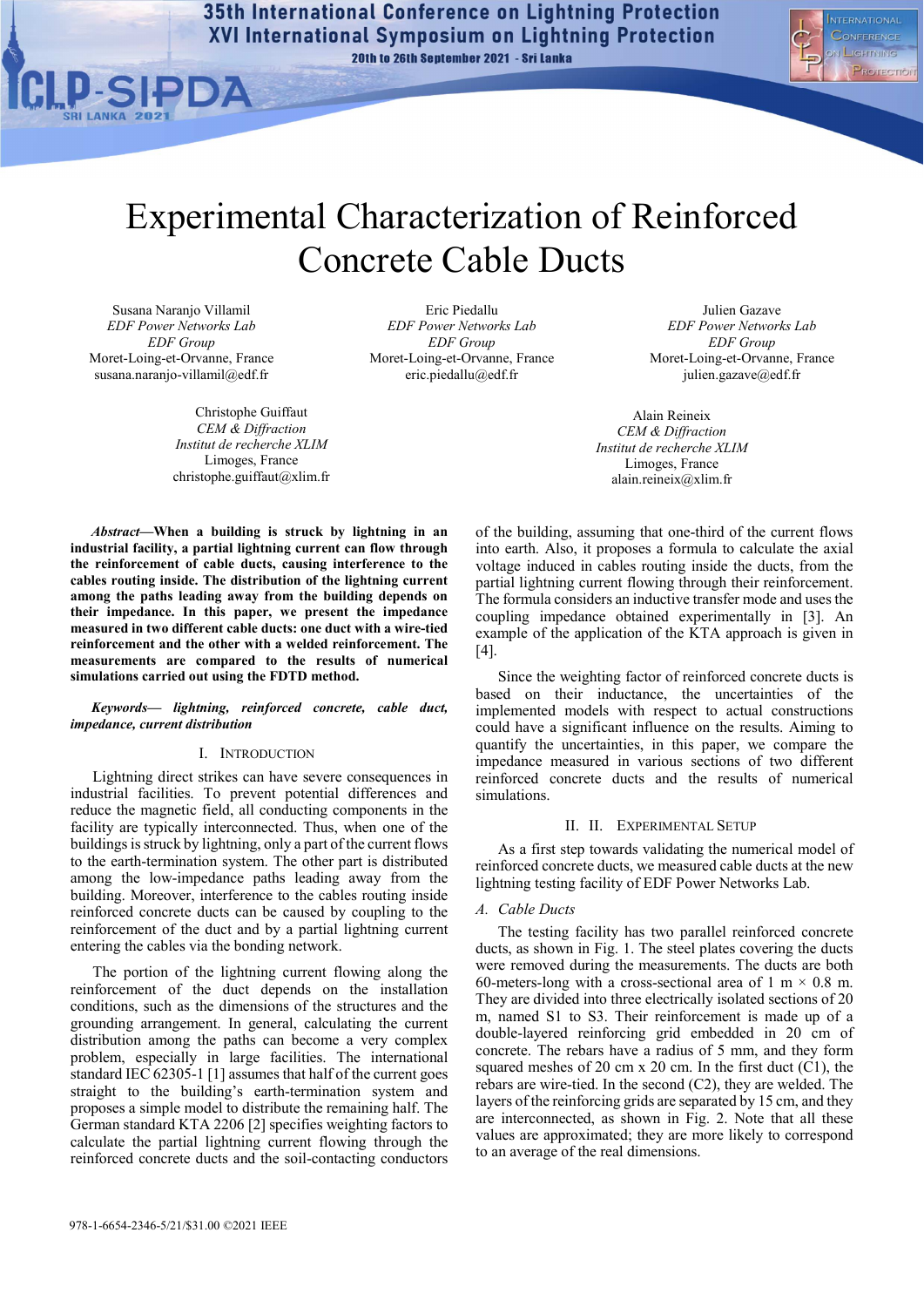The expansion joints between the sections of the ducts are filled with foam. Each section has 16 fixed grounding terminals: eight at the beginning and eight at the end. The reinforcement of adjacent sections can be interconnected using bridging braids, as shown in Fig. 3. To minimize unwanted effects at the boundaries and aiming to inject a current uniformly into the reinforcement, the ducts are terminated by copper plates, as shown in Fig.4.

#### *B. Impedance Measurements*

The impedance of a structure can provide useful information regarding its electromagnetic behavior. Using a vector network analyzer (VNA), we measured the impedance of each section of the ducts, then the impedance of two interconnected sections, and finally the impedance of three interconnected sections. Since the magnitude of the impedance was expected to be low, two different methods were used: One-Port reflection, also known as Shunt measurement, and Shunt-Thru. The connection setups are shown in Fig. 5.

Regardless of the method and the section of the duct being characterized, the length of the wires used to inject the current and create a return path was constant. Their impedance was measured independently to remove their contribution from the results. Also, all the measurements were repeated using One-Port reflection after performing a new open/short/load calibration in which the wires were taken into account. To differentiate the results, we named the method One-Port\*.

Certainly, removing the covering plates could have a significant effect on the results, especially if they were electrically connected to the reinforcement. The values measured are not to be scaled-up and compared directly to the models of enclosed cable ducts one can find in the literature [3],[5]. The plates were removed to focus exclusively on the characteristics of the reinforcement and its representation in numerical simulations. Frequently, the rebars forming the reinforcement of cable ducts cannot be welded consistently at every intersection. One then wonders if it is necessary to consider a reinforcing grid with bigger meshes in the numerical model.



Fig. 1. Reinforced concrete ducts in the testing facility.



Fig. 2. Front view of the reinforcement of the ducts.



Fig. 3. Interconnection of two sections of the concrete duct.



Fig. 4. Copper termination plates.



Fig. 5. Measurement setups.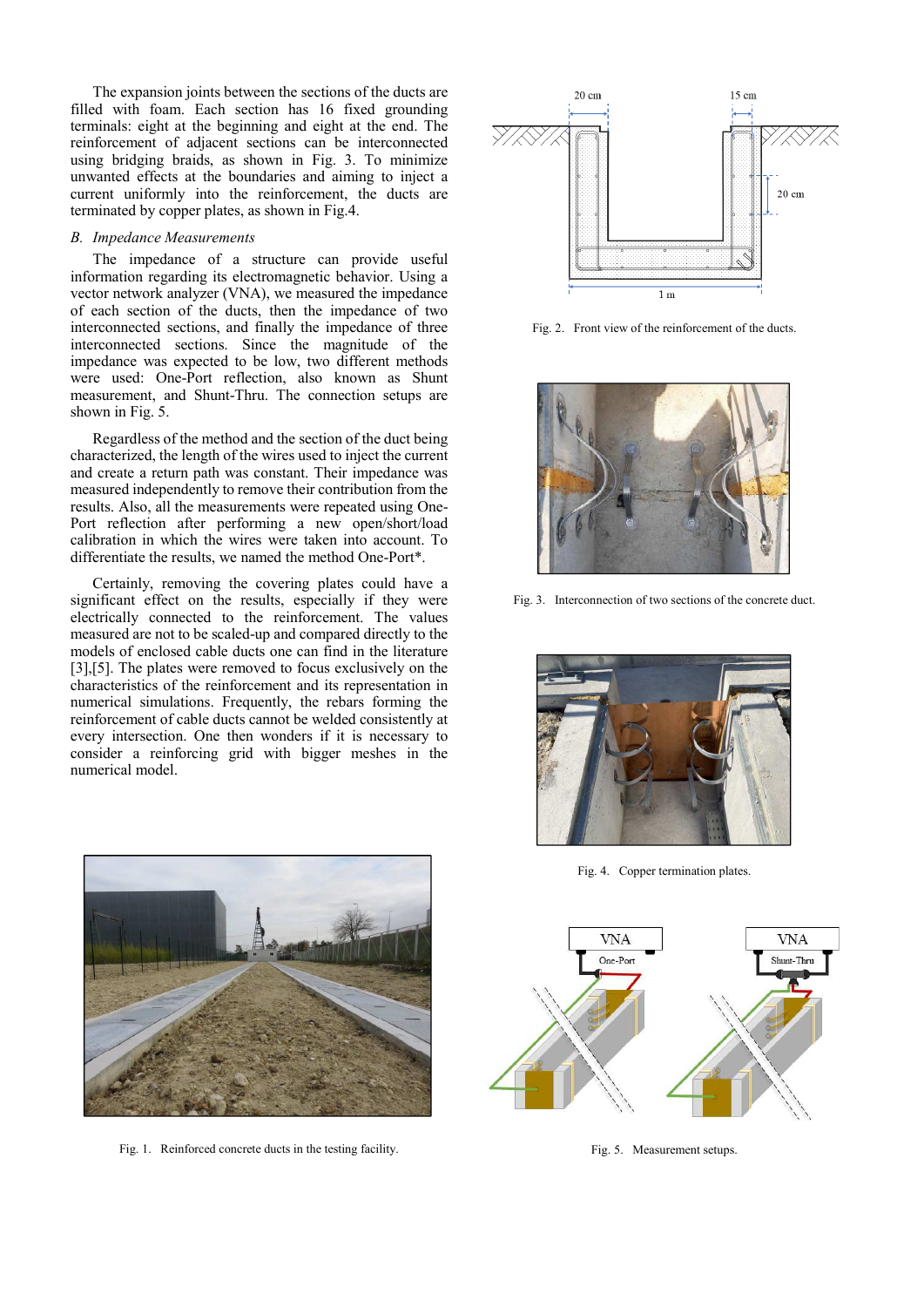

Fig. 6. Computation model of the reinforced concrete duct.

#### III. NUMERICAL MODEL

Considering a reinforced concrete duct with the dimensions given in section II.A, different simulations are carried out using TEMSI-FD [6], a full-wave solver based on the finite-difference time-domain (FDTD) method. All the conductors are modeled as thin wires [7] with a conductivity of 59.6×10<sup>6</sup> S/m. Except for the rebars forming the reinforcement, their conductivity is set to  $8.33 \times 10^6$  S/m. The permeability of the steel is neglected. The concrete is modeled as a lossy dielectric material with a conductivity of 0.0052 S/m and a relative permittivity of 8.6. These values were obtained by fitting a Debye model to the data of a concrete sample with a moisture content of 5.5% [8]. The soil is considered homogeneous with a relative permittivity of 10 and a resistivity of 100 Ωm.

The impedance of the duct is calculated by dividing the voltage of a perfect voltage source over the current injected and then removing the effect of the return path. However, we observed that even if we try to remove the effect, the imaginary part of the impedance varies slightly with the position of the wires. Probably, it also happens when making measurements.

The voltage waveform is defined as a Gaussian function covering a frequency range from 0 Hz to 10 MHz. The maximum amplitude of the pulse is set to 100 V. All the external surfaces of the analysis space are defined as PMLs [9] to assume an open space. The computation model is shown in Fig. 6.

#### IV. RESULTS

The measurements and simulations in Fig.7 show that the reactance is predominantly inductive, and as expected, it does not vary significantly. All curves are well fitted with an inductance of approximately 35 µH. On the other hand, there is a considerable difference in the resistance. The results of the simulations are closer to the impedance measured in C2. The latter could be explained by the contact resistance of the wiretied rebars in C1. Nevertheless, it is clear from the results in Fig.7(b) that there is an error at low frequency. The magnitude of the resistance measured in C2 may already be within the range of uncertainty of the measurement method.







Fig. 7. Impedance of the reinforced concrete duct. (a) Measured in C1. (b) Measured in C2. (c) Calculated using TEMSI-FD.